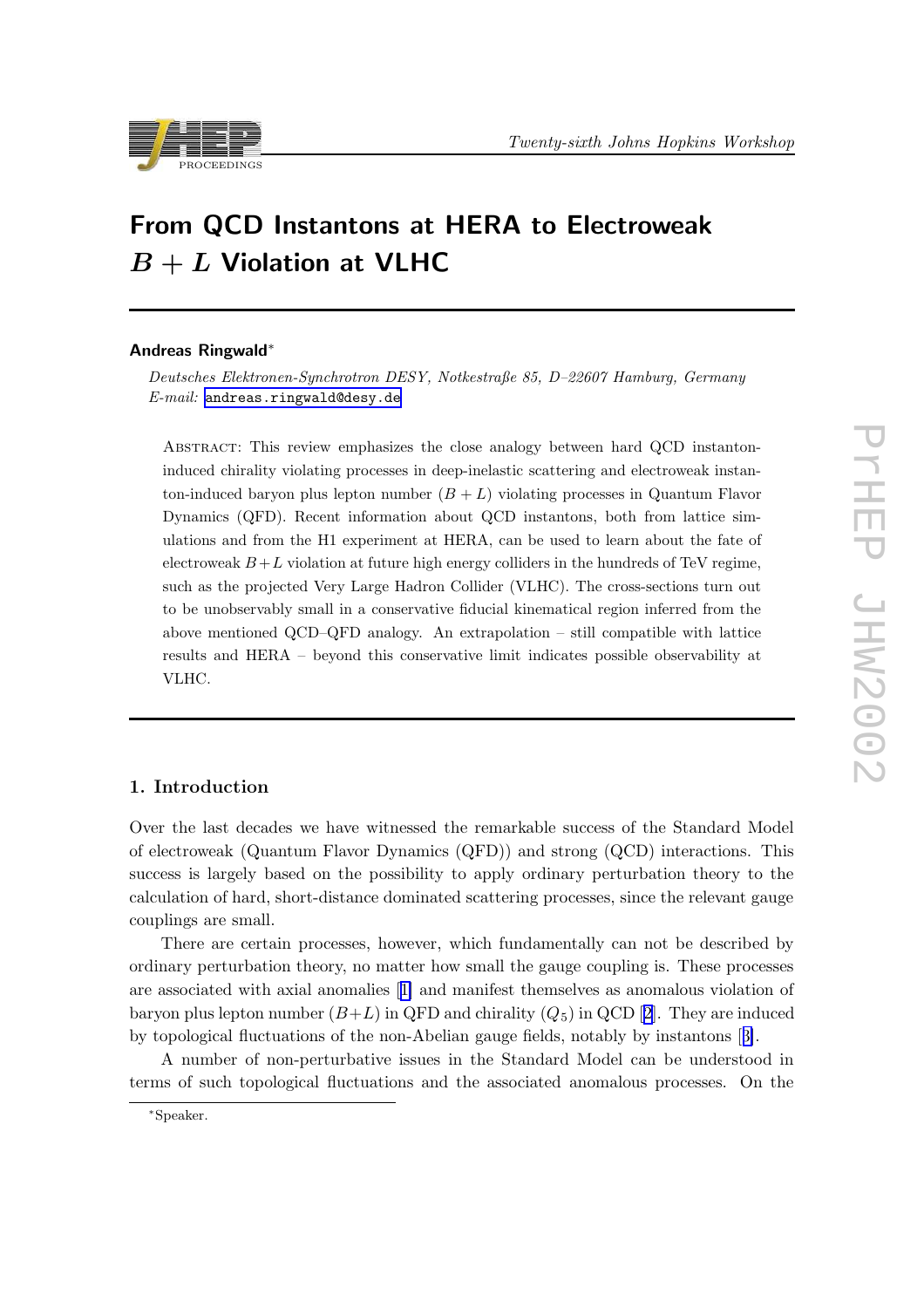<span id="page-1-0"></span>one hand, QCD instantons seem to play an important role in various long-distance aspects of QCD, such as providing a possible solution to the axial  $U(1)$  problem [[2\]](#page-12-0) or being at work in  $SU(n_f)$  chiral symmetry breaking [[4](#page-12-0), [5\]](#page-12-0). In QFD, on the other hand, similar topological fluctuations of the gauge fields and the associated  $B + L$  violating processes are very important at high temperatures [\[6\]](#page-12-0) and have therefore a crucial impact on the evolution of the baryon and lepton asymmetries of the universe [[7\]](#page-12-0).

A related question is whether manifestations of such topological fluctuations may be directly observed in high-energy scattering processes. It has been raised originally in the late eighties in the context of QFD [\[8,](#page-12-0) [9\]](#page-12-0). But, despite considerable theoretical [[10,](#page-12-0) [11,](#page-13-0) [12,](#page-13-0) [13](#page-13-0)] and phenomenological [\[14](#page-13-0), [15,](#page-13-0) [16\]](#page-13-0) efforts, the actual size of the cross-sections in the relevant, tens of TeV energy regime was never established (for reviews, see Refs. [[7,](#page-12-0) [17\]](#page-13-0)). Meanwhile, the focus switched to quite analogous QCD instanton-induced hard scattering processes in deep-inelastic scattering [[18,](#page-13-0) [19\]](#page-13-0), which are calculable from first principles within instanton-perturbation theory [[20\]](#page-13-0), yield sizeable rates for observable final state signatures in the fiducial regime of the latter [[21,](#page-13-0) [22,](#page-13-0) [23,](#page-13-0) [24,](#page-13-0) [25\]](#page-13-0), and are actively searched for at HERA [[26\]](#page-13-0). Moreover, it has been recognized recently that larger-size QCD instantons, beyond the semi-classical, instanton-perturbative regime, may well be responsible for the bulk of inelastic hadronic processes and build up soft diffractive scattering [[27\]](#page-13-0).

In this review, we emphasize the close analogy of QFD and hard QCD instantoninduced processes in deep-inelastic scattering [\[19\]](#page-13-0) (Sect. 2) and recall the recent information about the latter both from lattice simulations [[22,](#page-13-0) [25,](#page-13-0) [28\]](#page-13-0) and from the H1 experiment at HERA [\[26](#page-13-0)] (Sect. [3\)](#page-9-0). We summarize a recent state of the art evaluation of QFD instanton-induced parton-parton cross-sections [[29\]](#page-13-0) (Sect. [4\)](#page-10-0), as relevant at future high energy colliders in the hundreds of TeV regime, such as the projected Eurasian Long Intersecting Storage Ring (ELOISATRON) [[30\]](#page-13-0) or the Very Large Hadron Collider (VLHC) [[31\]](#page-13-0). The implications of the lattice and HERA results – via the above mentioned QFD–QCD analogy – for the fate of electroweak  $B + L$  violation in high energy collisions are discussed.

## 2. Instanton-induced hard scattering processes

#### 2.1 Generalities

Instantons [\[2,](#page-12-0) [3](#page-12-0), [32\]](#page-13-0) are minima of the classical Euclidean Yang-Mills action, localized in space and Euclidean time, with unit topological charge (Pontryagin index)  $Q = 1$ . In Minkowski space-time, instantons describe tunneling transitions between classically degenerate, topologically inequivalent vacua, differing in their winding number (Chern-Simons number) by one unit,  $\triangle N_{\text{CS}} = Q = 1$  [\[33](#page-13-0)]. The corresponding energy barrier ("sphaleron" energy" [[34\]](#page-14-0)), under which the instantons tunnel, is inversely proportional to  $\alpha_g \equiv g^2/(4\pi)$ , the fine-structure constant of the relevant gauge theory, and the effective instanton-size  $\rho_{\text{eff}}$ ,

$$
M_{\rm sp} \sim \frac{\pi}{\alpha_g \,\rho_{\rm eff}} \sim \begin{cases} \pi \frac{M_W}{\alpha_W} \sim 10 \text{ TeV} & \text{in QFD [34],} \\ \mathcal{Q} & \text{in QCD [19, 20, 21],} \end{cases}
$$
 (2.1)

where  $Q$  is a large momentum transfer e.g. in deep-inelastic scattering (DIS), which should be taken  $\geq 10$  GeV in order to be in the semi-classical, instanton-perturbative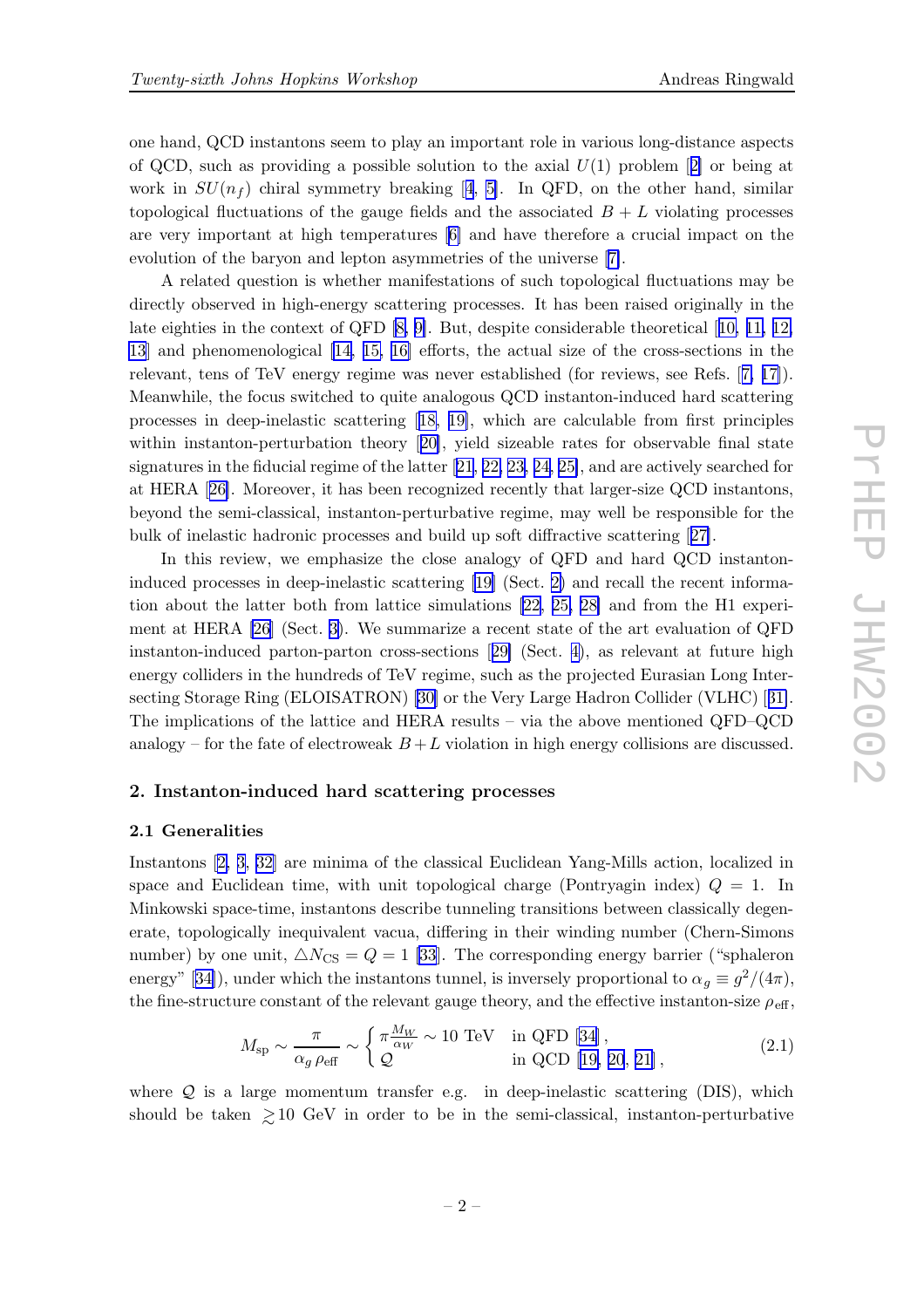<span id="page-2-0"></span>regime [\[20](#page-13-0), [21](#page-13-0), [22,](#page-13-0) [25](#page-13-0)]. Axial anomalies [\[1\]](#page-12-0) force instanton-induced hard scattering processes to be always associated with anomalous fermion-number violation [[2\]](#page-12-0), in particular  $B + L$  violation,

$$
\triangle B = \triangle L = -n_{\text{gen}} Q,\tag{2.2}
$$

in the case of QFD with  $n_{gen} = 3$  fermion generations, and chirality violation,

$$
\triangle Q_5 = 2 n_f Q, \tag{2.3}
$$

in the case of QCD with typically  $n_f = 3$  light quark flavors.



Figure 1: Illustration of a QFD instanton-induced process in proton-proton scattering (left) and of a QCD instanton-induced process in deep-inelastic electron-proton scattering (right) (from [[29\]](#page-13-0)).

In instanton-perturbation theory – the semi-classical expansion of the corresponding path integral expressions about the instanton solution – instanton-induced total crosssections for hard parton-parton  $(p_1-p_2)$  scattering processes (cf. Fig. 1) are given in terms of an integral over the instanton-anti-instanton<sup>1</sup>  $(I\bar{I})$  collective coordinates (sizes  $\rho$ ,  $\bar{\rho}$ ,  $I\bar{I}$ distance R, relative color orientation U) [[21\]](#page-13-0) (see also [[11,](#page-13-0) [12,](#page-13-0) [13,](#page-13-0) [29,](#page-13-0) [35,](#page-14-0) [36\]](#page-14-0))

In instanton-perturbation theory – the semi-classical expansion of the corresponding  
\ni integral expressions about the instanton solution – instanton-induced total cross-  
\nions for hard parton-parton (p<sub>1</sub>-p<sub>2</sub>) scattering processes (cf. Fig. 1) are given in terms  
\nn integral over the instanton-anti-instanton<sup>1</sup> (*II*) collective coordinates (sizes 
$$
\rho
$$
,  $\bar{\rho}$ , *II*  
\nance *R*, relative color orientation *U*) [21] (see also [11, 12, 13, 29, 35, 36])  
\n
$$
\hat{\sigma}_{p_1p_2}^{(I)} = \frac{1}{2p_1 \cdot p_2} \text{Im} \int d^4 R \ e^{i(p_1+p_2)\cdot R} \qquad (2.4)
$$
\n
$$
\times \int_0^\infty d\rho \int_0^\infty d\overline{\rho} D(\rho) D(\overline{\rho}) \int dU \ e^{-\frac{4\pi}{\alpha g} \Omega(U, \frac{R^2}{\rho \bar{\rho}}, \bar{\rho},...)} \left[\omega \left(U, \frac{R^2}{\rho \bar{\rho}}, \frac{\bar{\rho}}{\rho},... \right)\right]^{n_{\text{fin}}} \times F\left(\sqrt{-p_1^2 \rho}\right) F\left(\sqrt{-p_1^2 \rho}\right) F\left(\sqrt{-p_2^2 \rho}\right) F\left(\sqrt{-p_2^2 \rho}\right) \dots
$$

Here, the main building blocks are i) the instanton-size distribution  $D(\rho)$ , ii) the function  $\Omega$ , which takes into account the exponentiation of the production of  $\mathcal{O}(1/\alpha_q)$  (gauge) bosons [\[9,](#page-12-0) [11](#page-13-0)] and can be identified with the  $I\bar{I}$ -interaction defined via the valley method [[12,](#page-13-0) [37,](#page-14-0) [38,](#page-14-0) [39](#page-14-0)], and *iii*) the function  $\omega$ , whose explicit form can be found in Refs. [[13,](#page-13-0) [21\]](#page-13-0) and which summarizes the effects of final-state fermions. Their number  $n_{fin}$  is related to the number  $n_{\rm in}$  of initial-state fermions via the anomaly,

$$
n_{\text{fin}} + n_{\text{in}} \equiv n_{\text{tot}} \equiv \begin{cases} 4 n_{\text{gen}} = 12 & \text{in QFD} \\ 2 n_f & \text{in QCD} \end{cases} \tag{2.5}
$$

 $1<sup>1</sup>$ Both an instanton and an anti-instanton enter here, since the cross-section (2.4) has been written as a discontinuity of the  $p_1 p_2$  forward elastic scattering amplitude in the II-background (cf. Fig. 1). Alternatively, one may calculate the cross-section by taking the modulus squared of amplitudes in the single instanton-background.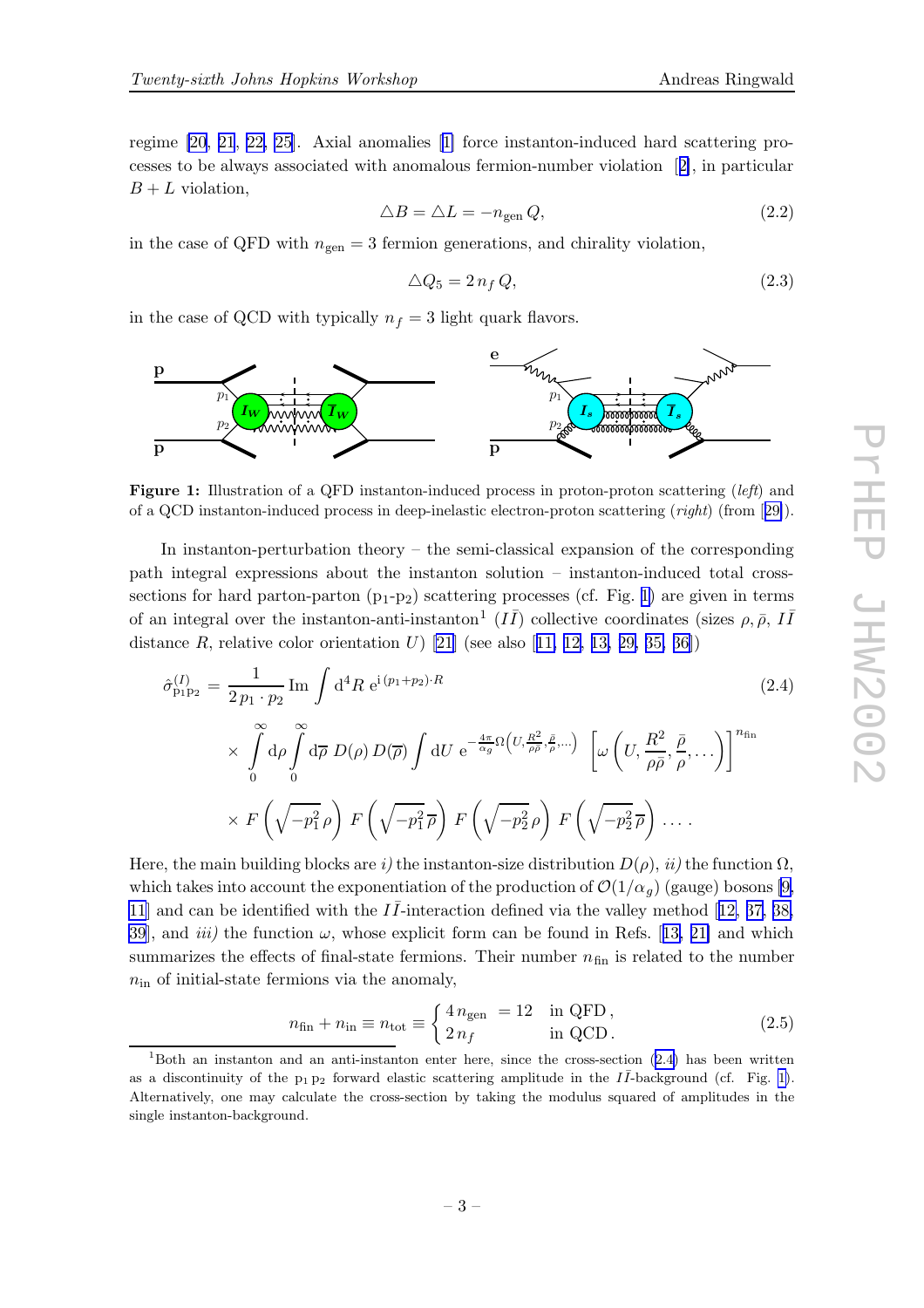<span id="page-3-0"></span>With each initial-state parton  $p$ , there is an associated "form factor" [[20,](#page-13-0) [21\]](#page-13-0),

$$
F(x) = x K_1(x) \begin{cases} \approx \sqrt{\pi/(2x)} \exp(-x) & \text{for } x \gg 1, \\ = 1 & \text{for } x = 0. \end{cases}
$$
 (2.6)

The dots in Eq. [\(2.4\)](#page-2-0) stand for further known smooth factors [[21\]](#page-13-0).

Let us elaborate further on the quantities mentioned under  $i$  and  $ii$ .

Ad i) The instanton-size distribution  $D(\rho)$  is known in instanton-perturbation theory,  $\alpha_g(\rho^{-1}) \ll 1$ , up to two-loop renormalization group invariance [[2,](#page-12-0) [40,](#page-14-0) [41\]](#page-14-0). In QCD, the loop corrections are sizeable in the phenomenologically interesting range [[21,](#page-13-0) [22\]](#page-13-0). For a qualitative discussion, however, the one-loop expression for the size distribution,

$$
D(\rho) = \frac{d}{\rho^5} \left(\frac{2\pi}{\alpha_g(\mu)}\right)^{2N_c} (\mu \rho)^{\beta_0} e^{-\frac{2\pi}{\alpha_g(\mu)} S^{(I)}},
$$
\n(2.7)

suffices, which, moreover, is numerically adequate for the case of QFD because of its weak coupling,  $\alpha_W(M_W) \equiv \alpha(M_W)/\sin^2 \hat{\theta}(M_W) = 0.033819(23)$  [[42\]](#page-14-0). In Eq. (2.7),

$$
\beta_0 = \frac{11}{3} N_c - \frac{1}{6} n_s - \frac{1}{3} n_{\text{tot}} = \begin{cases} 19/6 & \text{in QFD } (N_c = 2, n_s = 1, n_{\text{tot}} = 12), \\ 11 - 2 \, n_f / 3 & \text{in QCD } (N_c = 3, n_s = 0, n_{\text{tot}} = 2 \, n_f), \end{cases} \tag{2.8}
$$

denotes the first coefficient in the  $\beta$  function,

$$
S^{(I)} = \begin{cases} 1 + \frac{1}{2} M_W^2 \rho^2 + \mathcal{O} \left( M_W^4 \rho^4 \ln(M_W \rho) \right) & \text{in QFD [2, 32]}, \\ 1 & \text{in QCD [3]}, \end{cases}
$$
(2.9)

the instanton action,  $\mu$  the renormalization scale, and  $d$  a scheme-dependent constant, which reads in the  $\overline{\text{MS}}$  scheme [[43\]](#page-14-0),

$$
d_{\overline{\rm MS}} = \frac{2 \,\mathrm{e}^{5/6}}{\pi^2 \,(N_c - 1)!(N_c - 2)!} \,\mathrm{e}^{-1.511374 \,N_c + 0.291746 \,(n_{\text{tot}} + n_s)/2} \,. \tag{2.10}
$$

The quite differenct  $\rho$  dependence of the size distribution (2.7) for QFD and QCD has important consequences for the predictivity of instanton-induced subprocess crosssections ([2.4\)](#page-2-0). The validity of instanton-perturbation theory requires instantons of small enough size, such that  $\alpha_g(\rho^{-1}) \ll 1$ . In QFD, this is guaranteed by the exponential decrease  $\propto \exp(-\pi M_W^2 \rho^2/\alpha_W)$  (cf. (2.9)) of the size distribution (2.7) for  $\rho > \rho_{\text{max}} = 0.13/M_W$ (cf. Fig. [2](#page-4-0) (left)). Therefore, the relevant contributions to the size integrals in ([2.4\)](#page-2-0) arise consistently from the perturbative region  $(\alpha_W(\rho^{-1}) \ll 1)$  even if both initial partons are on-shell,  $p_1^2 \approx p_2^2 \approx 0$ , as relevant for electroweak instanton-induced processes, e.g. in proton-proton scattering (cf. Fig. [1](#page-2-0) (left)).

In QCD, on the other hand, the perturbative expression  $(2.7)$  for the size distribution behaves power-like,  $\propto \rho^{\beta_0-5}$  (cf. Fig. [2](#page-4-0) (right)). This behavior generically causes the dominant contributions to observables like the cross-section ([2.4\)](#page-2-0) to originate from large  $\rho \sim \Lambda^{-1} \Rightarrow \alpha_s(\rho^{-1}) \sim 1$  and thus tends to spoil the applicability of instanton-perturbation theory. Deep-inelastic scattering, however, offers a unique opportunity to test the predictions of instanton-perturbation theory from first principles [[20,](#page-13-0) [21,](#page-13-0) [22,](#page-13-0) [23,](#page-13-0) [24,](#page-13-0) [25\]](#page-13-0). This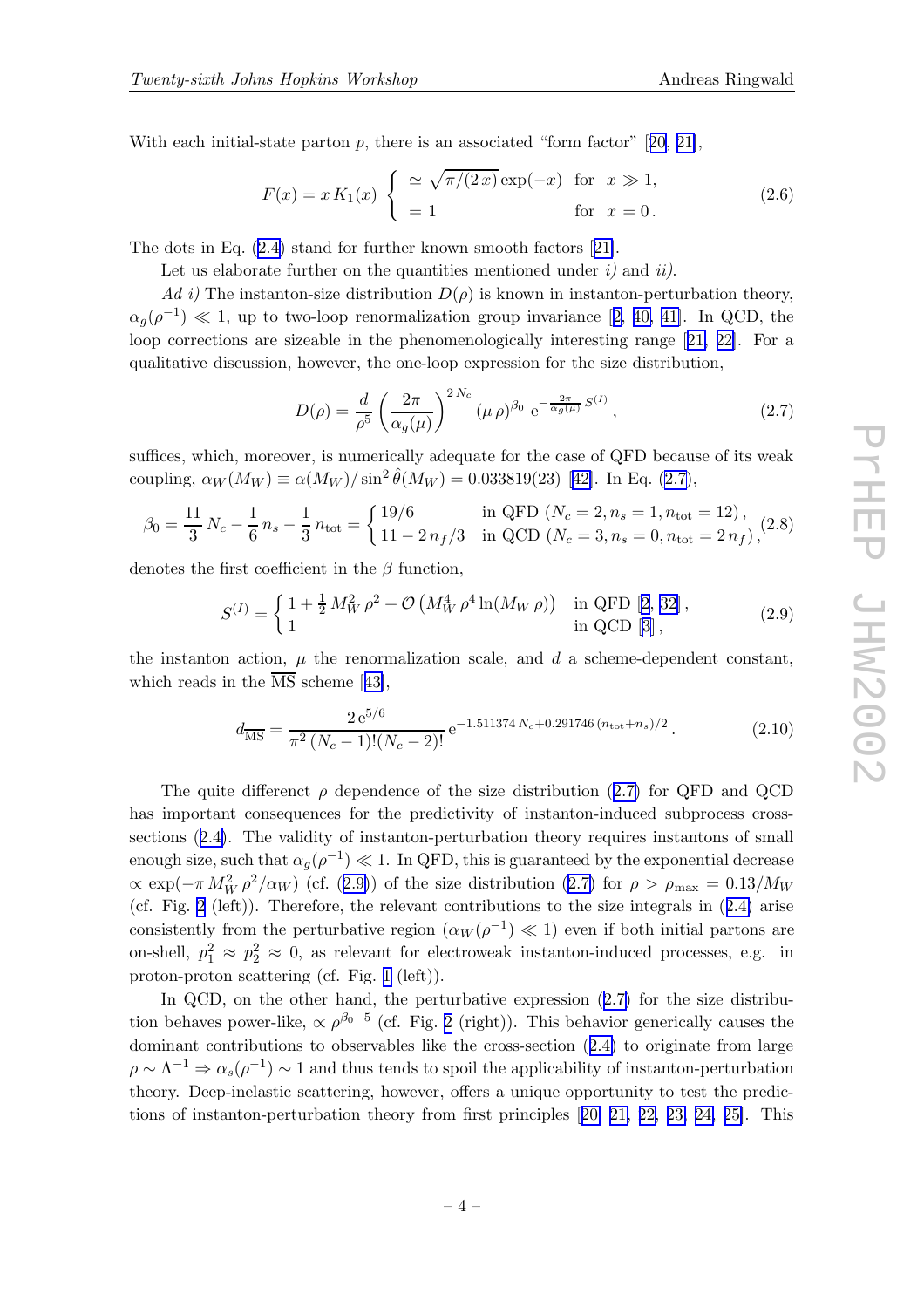<span id="page-4-0"></span>

Figure 2: Instanton-size distributions as predicted in instanton-perturbation theory (solid lines) in QFD (left) and quenched  $(n_f = 0)$  QCD (right). For QCD (right), the two-loop renormalization group invariant prediction for the size distribution from Ref. [\[41](#page-14-0)] together with the 3-loop form of  $\alpha_{\overline{\rm MS}}$ , with  $\Lambda_{\overline{\rm MS}}^{(0)} = 238 \pm 19$  MeV from the ALPHA collaboration [[44\]](#page-14-0), was used. The error band (dashed lines) results from the errors in  $\Lambda_{\overline{\text{MS}}}$  and a variation of  $\mu = 1 \div 10$  GeV. Left: Towards large sizes, the QFD instanton size distribution decreases exponentially due to the Higgs mechanism. Right: For large sizes, the QCD instanton size distribution, as determined from recent high-quality lattice data from UKQCD [[28\]](#page-13-0)<sup>2</sup>, appears to decrease exponentially,  $\propto \exp(-c\rho^2)$  [\[22](#page-13-0), [49\]](#page-14-0), similar to the QFD size distribution (left), but unlike the instanton-perturbative prediction (solid). For small sizes, on the other hand, one observes a remarkable agreement with the predictions from instanton-perturbation theory (solid) [[22,](#page-13-0) [25\]](#page-13-0).

can be understood as follows. In deep-inelastic electron-proton scattering, the virtual photon splits into a quark and an antiquark, one of which, p<sup>1</sup> say, enters the instanton subprocess (cf. Fig. [1](#page-2-0) (right)). This parton carries a space-like virtuality  $Q^2 \equiv -p_1^2 \ge 0$ , which can be made sufficiently large by kinematical cuts on the final state. In this hardscattering regime the contribution of large instantons to the integrals is suppressed by the exponential form factors [\(2.6\)](#page-3-0) in ([2.4\)](#page-2-0),  $\propto e^{-Q'(\rho+\bar{\rho})}$ , and instanton-perturbation theory is reliable [[20,](#page-13-0) [21\]](#page-13-0). In this connection it is quite welcome that lattice data on the instanton content of the quenched  $(n_f = 0)$  QCD vacuum  $[28]^2$  $[28]^2$  $[28]^2$  can be used to infer the region of validity of instanton-perturbation theory for  $D(\rho)$  [[22,](#page-13-0) [25\]](#page-13-0): As illustrated in Fig. 2 (right), there is very good agreement for  $\Lambda_{\overline{MS}} \rho \lesssim 0.42$ .

 $Ad\;ii)$  A further basic building block of instanton-induced cross-sections  $(2.4)$  $(2.4)$  is the function  $\Omega(U, R^2/(\rho \overline{\rho}), \overline{\rho}/\rho)$ , appearing in the exponent with a large numerical coefficient  $4\pi/\alpha_q$ . It summarizes the effects of the  $\mathcal{O}(1/\alpha_q)$  final-state (gauge) bosons, mainly W's and Z's in the case of QFD and gluons in the case of QCD. Within strict instantonperturbation theory, it is given in form of a perturbative expansion [[11,](#page-13-0) [21,](#page-13-0) [39\]](#page-14-0) for large II-distance squared  $R^2$ . Beyond this expansion, one may identify  $\Omega$  with the interaction

<sup>&</sup>lt;sup>2</sup>For further, qualitative similar lattice data, see Refs. [\[45](#page-14-0), [46](#page-14-0)] and the reviews [[47,](#page-14-0) [48\]](#page-14-0).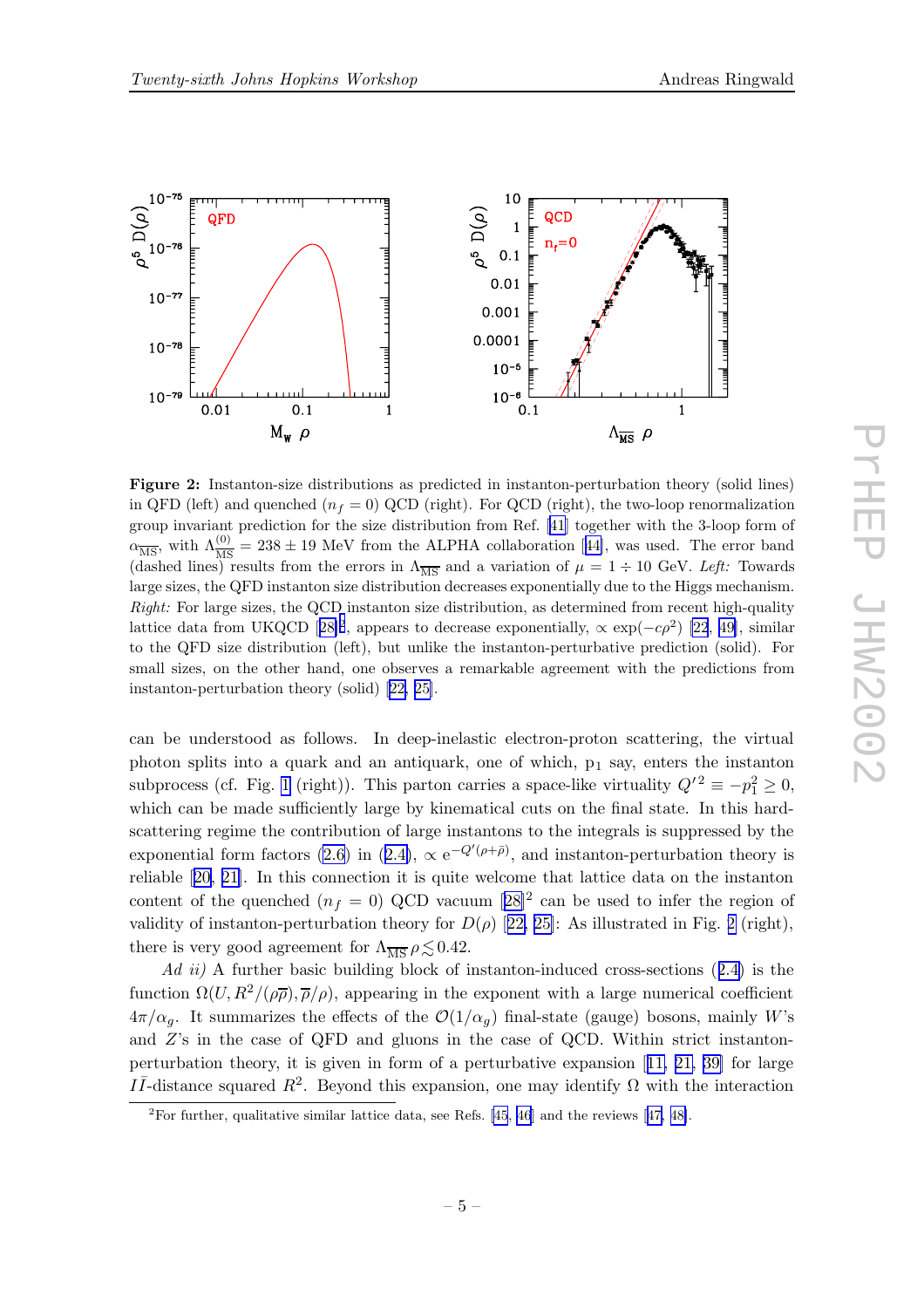<span id="page-5-0"></span>between an instanton and an anti-instanton, which may be systematically evaluated by means of the so-called  $I\bar{I}$ -valley method [[37\]](#page-14-0). The corresponding interaction has been found analytically for the case of pure  $SU(2)$  gauge theory<sup>3</sup> [[12](#page-13-0), [38](#page-14-0)],

$$
\Omega_g = \Omega_0 + \Omega_1 u_0^2 + \Omega_2 u_0^4, \qquad (2.11)
$$

with

$$
\Omega_0 = 2 \frac{z^4 - 2z^2 + 1 + 2(1 - z^2) \ln z}{(z^2 - 1)^3},
$$
  
\n
$$
\Omega_1 = -8 \frac{z^4 - z^2 + (1 - 3z^2) \ln z}{(z^2 - 1)^3},
$$
  
\n
$$
\Omega_2 = -16 \frac{z^2 - 1 - (1 + z^2) \ln z}{(z^2 - 1)^3}.
$$
\n(2.12)

Due to conformal invariance of classical pure Yang-Mills theory, it depends on the sizes  $\rho$ ,  $\bar{\rho}$ , and the II-distance R only through the "conformal separation",

$$
z = \frac{1}{2} \left( \xi + \sqrt{\xi^2 - 4} \right) , \qquad \qquad \xi = \frac{R^2}{\rho \overline{\rho}} + \frac{\overline{\rho}}{\rho} + \frac{\rho}{\overline{\rho}} \ge 2 , \qquad (2.13)
$$

and on the relative color orientation<sup>3</sup>  $U = u_0 + \mathrm{i} \,\sigma^k u_k$ , with  $u_0^2 + u^k u_k = 1$ , only through  $u_0$ .

In the weak coupling regime,  $\alpha_g \ll 1$ ,  $I\bar{I}$ -pairs with the most attractive relative orientation,  $U = 1$ , give the dominant contribution to the cross-section ([2.4\)](#page-2-0). For this relative orientation, the  $I\bar{I}$ -valley represents a gauge field configuration of steepest descent interpolating between an infinitely separated  $I\bar{I}$ -pair, corresponding to twice the instanton action,  $S^{(I\bar{I})} = 2[1 + \Omega_g(U = 1, \xi = \infty)] = 2$ , and a strongly overlapping one, annihilating to the perturbative vacuum at  $\xi = 2$   $(R = 0, \rho = \bar{\rho})$ , corresponding to vanishing action  $S^{(I\bar{I})} = 2 [1 + \Omega_g(U = 1, \xi = 2)] = 0$  (cf. Fig. [3](#page-6-0) (left)). Thus, near  $\xi \approx 2$ , the semi-classical approximation based on the  $I\bar{I}$ -valley breaks down and no reliable non-perturbative information can be extracted from it.

In this connection one may exploit again high-quality lattice data [[28\]](#page-13-0) on the  $I\bar{I}$ distance distribution in quenched QCD to estimate the fiducial region in  $\xi$  or more specifically in  $R/\langle \rho \rangle$ , where  $\langle \rho \rangle \approx 0.5$  fm is the average instanton/anti-instanton size measured on the lattice (cf. Fig. [2](#page-4-0) (right)). Good agreement with the predictions from instantonperturbation theory is found for  $R/\langle \rho \rangle \gtrsim 1.0 \div 1.05$  [[22](#page-13-0), [25\]](#page-13-0) (cf. Fig. [3](#page-6-0) (right)). There are, however, remaining ambiguities in this case. a) The integrations over  $\rho$ ,  $\bar{\rho}$  in the II-distance distribution  $dn_{I\bar{I}}/(d^4x\,d^4R)$  imply significant contributions also from larger instantons with  $0.42 \lesssim \Lambda_{\overline{\rm MS}} \rho, \Lambda_{\overline{\rm MS}} \overline{\rho} \lesssim 1$ , outside the region of instanton-perturbation theory. A more dif-<br>formula lattice was supposed of the distance distribution also  $/(d^4 \nu \Delta R \Delta \sigma^2)$  which ferential lattice measurement of the distance distribution,  $dn_{I\bar{I}}/(d^4x d^4R d\rho d\bar{\rho})$ , which includes also differentials with respect to the sizes  $\rho$  and  $\bar{\rho}$ , and eventually a test of its conformal properties would resolve these theoretical ambiguities. b) At small  $I\bar{I}$ -separation

<sup>&</sup>lt;sup>3</sup>For the embedding of the  $SU(2)$  II<sup>-</sup>valley into  $SU(3)$ , see e.g. Ref. [\[22](#page-13-0)].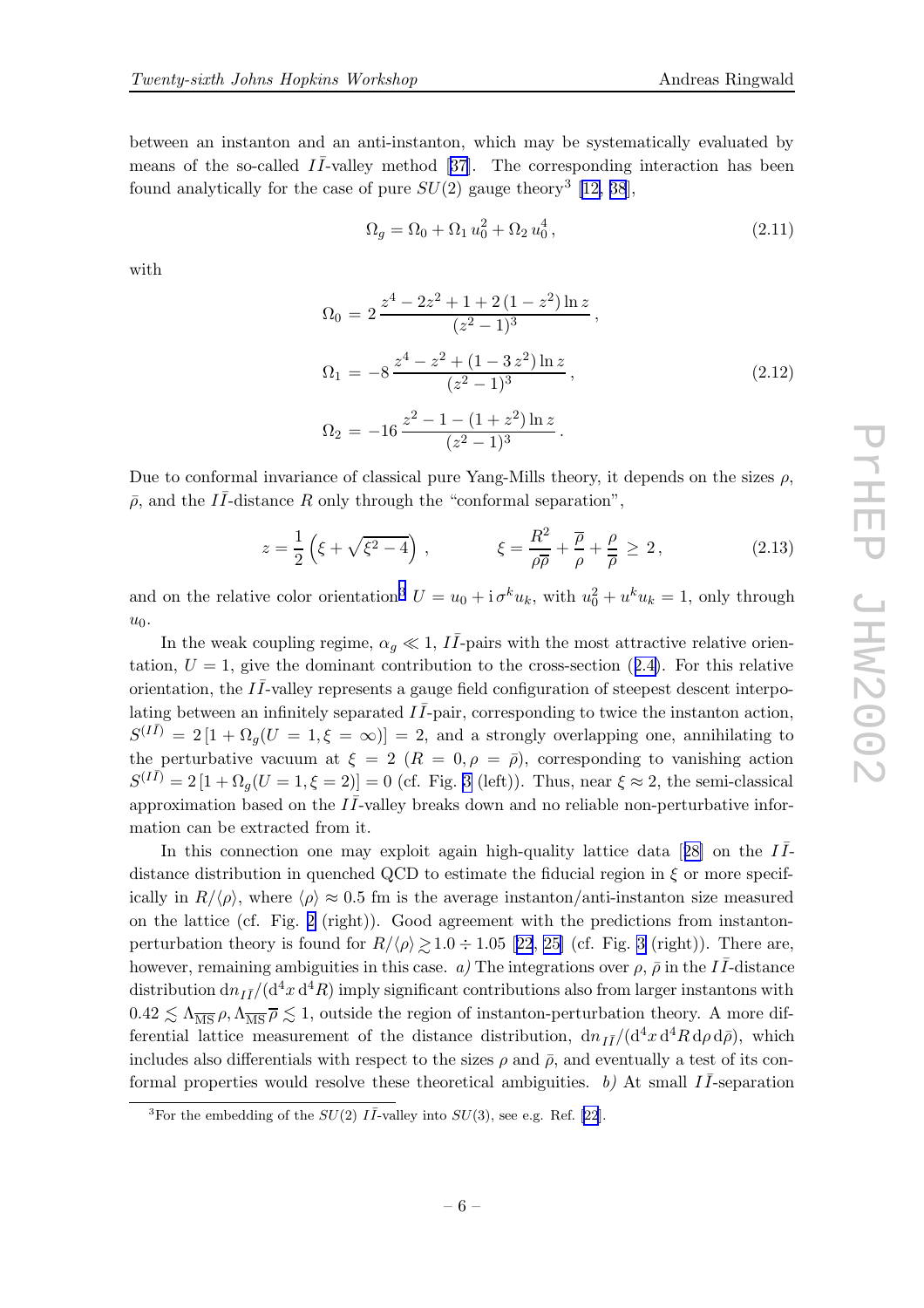

<span id="page-6-0"></span>

Figure 3: Left: II-valley interaction ([2.11\)](#page-5-0) as function of conformal separation  $\xi$  ([2.13](#page-5-0)) for the most attractive relative orientation  $(U = 1, \text{ solid})$  and the most repulsive relative orientation  $(U = 0,$  dashed). Right: Illustration of the agreement of recent high-quality lattice data [\[28\]](#page-13-0) for the  $I\overline{I}$ -distance distribution with the predictions from instanton-perturbation theory (solid) for  $R/\rho \geq 1.05$  [\[22](#page-13-0), [25](#page-13-0)].

 $R < (\rho + \bar{\rho})/2$ , the extraction of the II-distance distribution from the quenched QCD lattice data is quite ambiguous since there is no principal distinction between a trivial gauge field fluctuation and an  $I\bar{I}$ -pair at small separation. This is reflected in a considerable dependence on the cooling method/amount used to infer properties of the  $I\bar{I}$ -distance distribution [\[46](#page-14-0), [48\]](#page-14-0). A simple extrapolation of lattice results on the topological structure of quenched  $SU(2)$  gauge theory [[46\]](#page-14-0) to zero "cooling radius" indicates  $\langle R/(\rho + \bar{\rho})/2 \rangle \approx 0.5$ , i.e. strongly overlapping  $I\bar{I}$ -pairs in the vacuum, unlike Fig. 3 (right). Therefore, the fiducial region  $R^2/(\rho\bar{\rho}) \geq 1$  for the reliability of instanton-perturbation theory inferred from lattice data should be considered as quite conservative.

#### 2.2 Saddle-point evaluation

For weak-coupling,  $\alpha_g \ll 1$ , the collective coordinate integrals in the cross-section ([2.4\)](#page-2-0) can be performed in the saddle-point approximation, the relevant effective exponent being<sup>4</sup>

$$
-\Gamma \equiv i(p_1 + p_2) \cdot R \tag{2.14}
$$

$$
-\left\{\begin{array}{ll}\frac{4\pi}{\alpha_W(\mu)}\left[1+\frac{1}{4}M_W^2(\rho^2+\bar{\rho}^2)+\Omega_g\left(U,\frac{R^2}{\rho\bar{\rho}},\frac{\bar{\rho}}{\rho}\right)\right] & [\text{QFD } (p_1^2=p_2^2=0)],\\Q'(\rho+\bar{\rho})+\frac{4\pi}{\alpha_s(\mu)}\left[1+\Omega_g\left(U,\frac{R^2}{\rho\bar{\rho}},\frac{\bar{\rho}}{\rho}\right)\right] & [\text{QCD (DIS: }-p_1^2=Q'^2>0,p_2^2=0)].\end{array}\right.
$$

<sup>&</sup>lt;sup>4</sup>In the case of QCD, some additional terms, which arise from the running of  $\alpha_s$  and are formally of pre-exponential nature, have to be included in Eqs. (2.14) and ([2.15](#page-7-0)) for numerical accuracy [[21\]](#page-13-0). The simplified expressions (2.14), ([2.15](#page-7-0)) suffice, however, for illustrative purposes and are numerically adequate for QFD.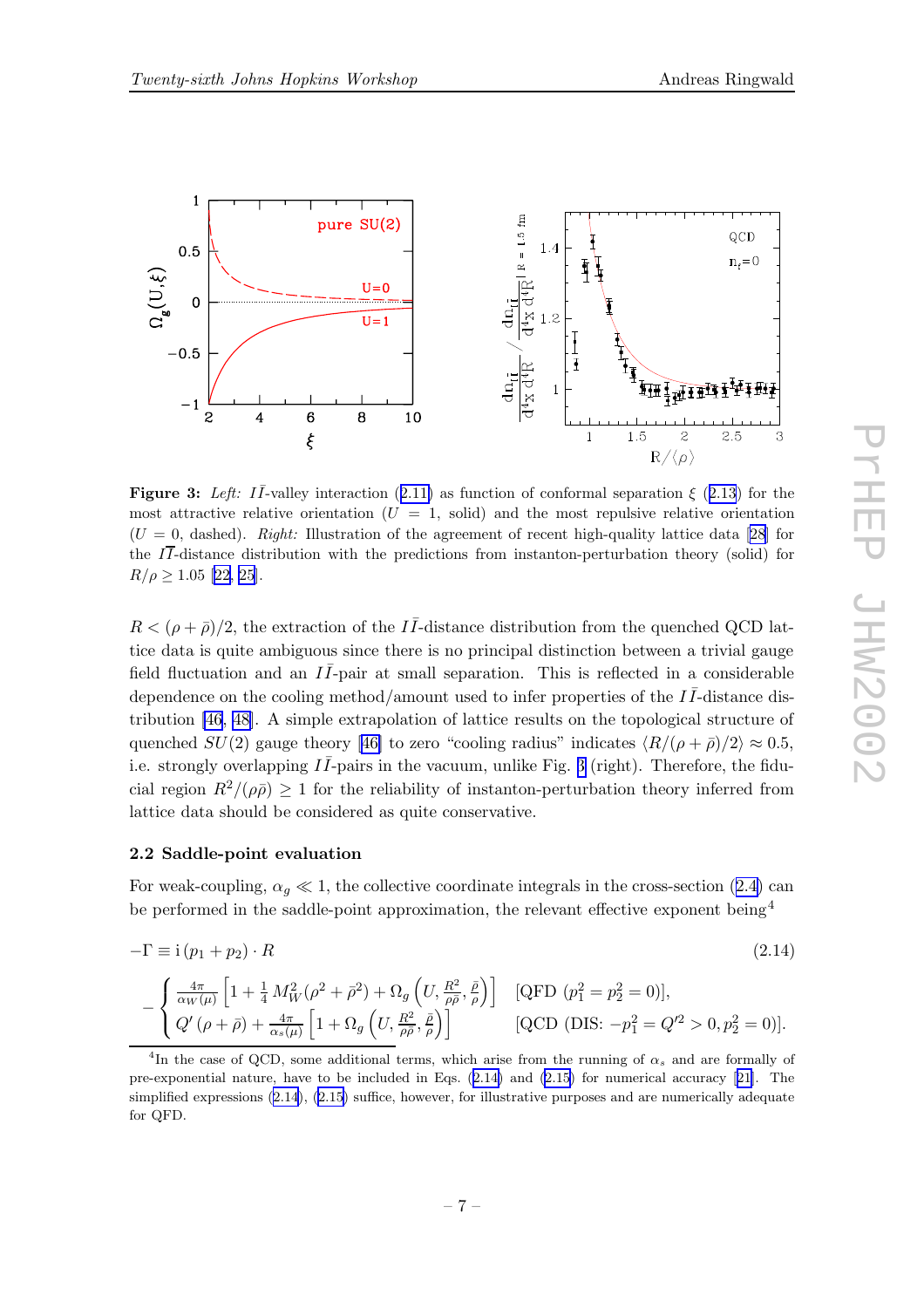<span id="page-7-0"></span>For the case of QFD, the Higgs part  $\Omega_h$  of the  $I\bar{I}$ -interaction has been neglected in ([2.14](#page-6-0)) and for the gauge part the one from the pure gauge theory,  $\Omega_q$ , was taken. This should be considered as reliable as long as the dominant contribution to the QFD instanton-induced cross-section is due to the multiple production of  $\mathcal{O}(1/\alpha_q)$  transverse W's and Z's – as is the case at energies below the sphaleron  $(2.1)$  $(2.1)$  – rather than of longitudinal ones and of Higgs bosons [[12\]](#page-13-0).

The saddle-point equations,  $\partial \Gamma / \partial \chi_{|\chi_*} = 0$ , with  $\chi = \{U, R, \rho, \bar{\rho}\}\,$  following from ([2.14](#page-6-0)) imply that the instantons and anti-instantons contributing to the cross-section ([2.4\)](#page-2-0) are dominantly in the most attractive relative orientation,  $U_* = 1$ , and tend to have equal sizes,  $\rho_* = \bar{\rho}_*$ . The remaining equations, determining  $(R/\rho)_*$  and  $\rho_*$ , can be summarized  $as<sup>4</sup>$  $as<sup>4</sup>$  $as<sup>4</sup>$ 

$$
\left(\frac{R}{\rho}\right)_* = M_W \rho_* \left(\frac{4\pi M_W/\alpha_W}{\sqrt{\hat{s}}}\right), \frac{\left(M_W \rho_*\right)^2}{2} = \left[ (\xi_* - 2) \frac{\partial}{\partial \xi_*} \Omega_g(1, \xi_*) \right]_{|\xi_* = 2 + \left(\frac{R}{\rho}\right)_*^2} (\text{QFD}),\tag{2.15}
$$

$$
\left(\frac{R}{\rho}\right)_* = 2\frac{Q'}{\sqrt{\hat{s}}}, \ Q'\rho_* = \frac{4\pi}{\alpha_s} \left[ (\xi_* - 2) \frac{\partial}{\partial \xi_*} \Omega_g(1, \xi_*) \right]_{|\xi_* = 2 + \left(\frac{R}{\rho}\right)^2_*}
$$
(QCD),

where  $(p_1+p_2)^2 = \hat{s}$  denotes the parton-parton center-of-mass (cm) energy. To exponential accuracy  $(\alpha_q \ll 1)$ , the cross-section ([2.4\)](#page-2-0) is then given by

$$
\hat{\sigma}^{(I)} \propto e^{-\Gamma_*} \equiv e^{-\frac{4\pi}{\alpha_g} F_g(\epsilon)},\tag{2.16}
$$

where

$$
\epsilon = \begin{cases} \frac{\sqrt{\hat{s}}}{4\pi M_W/\alpha_W} & \text{in QFD} ,\\ \frac{\sqrt{\hat{s}}}{Q'} & \text{in QCD} , \end{cases}
$$
 (2.17)

is a scaled cm energy and

$$
F_g = \begin{cases} \left[1 + \Omega_g(1, \xi_*) - (\xi_* - 2) \frac{\partial}{\partial \xi_*} \Omega_g(1, \xi_*)\right]_{|\xi_* = 2 + \left(\frac{R}{\rho}\right)_*^2} & \text{in QFD} ,\\ \left[1 + \Omega_g(1, \xi_*)\right]_{|\xi_* = 2 + \left(\frac{R}{\rho}\right)_*^2} & \text{in QCD} . \end{cases}
$$
(2.18)

is the "holy-grail function [[17](#page-13-0)]", determining the fate of instanton-induced hard scattering processes at high energies.

Both in QFD as well as in QCD, the prediction (2.18) for the holy-grail function  $F_q(\epsilon)$ decreases monotonically for increasing scaled energy  $\epsilon$  from its value at zero energy,  $F_g(0)$  = 1. It approaches zero,  $F_q \to 0$ , at asymptotic energies,  $\epsilon \to \infty$  (cf. Fig. [4](#page-8-0) (middle)). In other words, at all finite energies, the cross-section (2.16) is formally exponentially suppressed and there is no apparent problem with unitarity [[7\]](#page-12-0). It should be noticed, however, that at high cm energies the  $I\bar{I}$ -interaction is probed at small distances,  $(R/\rho)_{*} \sim 1$  (cf. Fig. [4](#page-8-0) (top)), making the semi-classical and saddle-point evaluation unreliable. In this connection, the information on the fiducial region in  $R/\langle \rho \rangle$  of the instanton-perturbative description from QCD lattice simulations (cf. Fig. [3](#page-6-0) (right)) can be most appreciated. Note furthermore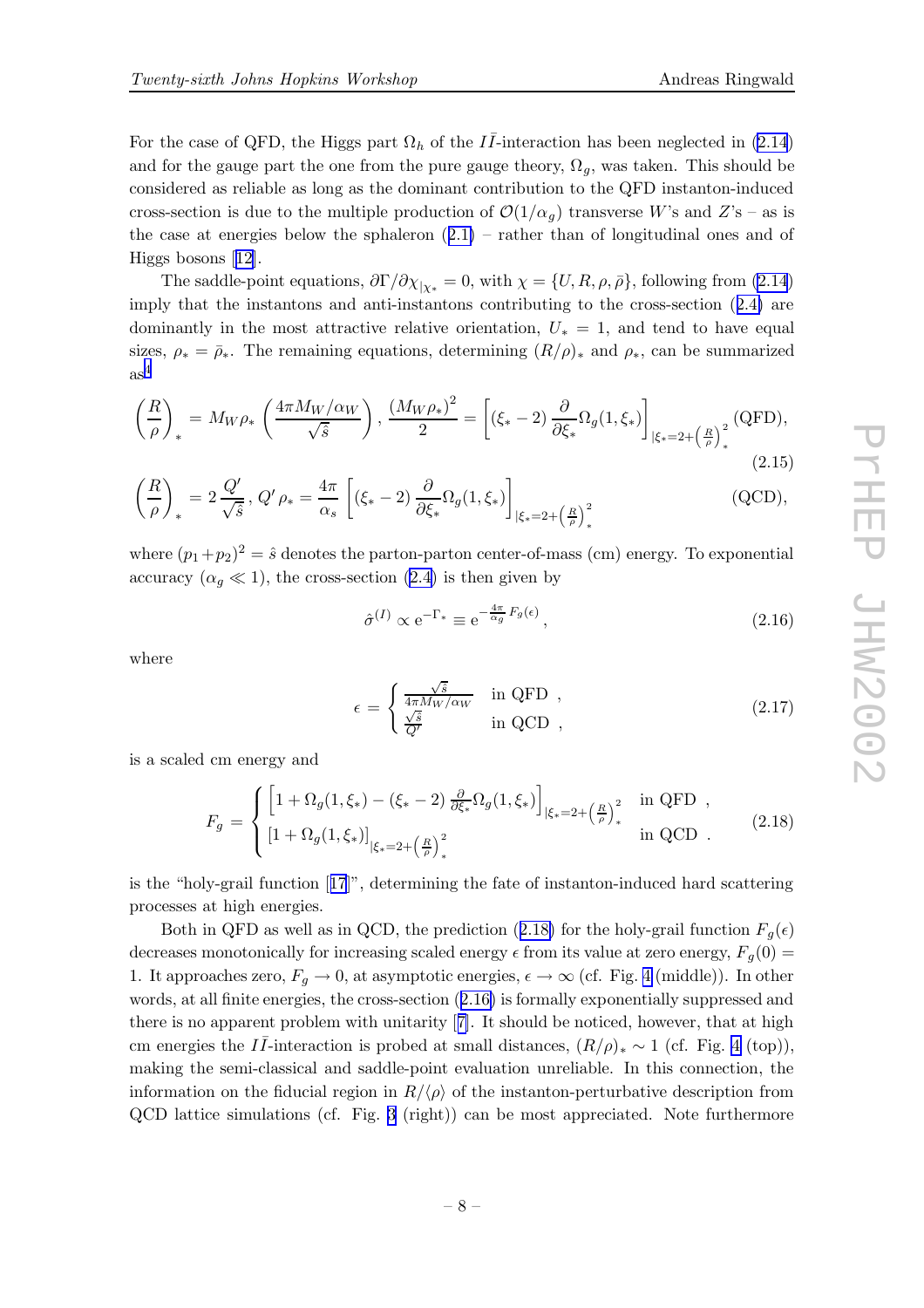<span id="page-8-0"></span>

Figure 4: QFD instanton subprocess cross-section related quantities, as function of scaled partonparton center-of-mass energy  $\sqrt{\hat{s}}/(4\pi M_W/\alpha_W)$ . Top: Saddle point values for collective coordi-nates [\[12\]](#page-13-0). *Middle:* Holy-grail function,  $\hat{\sigma}^{(I_W)} \propto \exp[-(4\pi/\alpha_W) F_W]$  [[12\]](#page-13-0). *Bottom:* Total crosssection  $\hat{\sigma}_{\rm ff}^{(I_W)}$  for QFD instanton-induced fermion-fermion scattering,  $f + f \stackrel{I_W}{\rightarrow}$  all [[29](#page-13-0)]. It stays unobservably small,  $\hat{\sigma}_{\rm ff}^{(I_W)} \le 10^{-26}$  pb, in the conservative fiducial kinematical region corresponding to  $(R/\rho)_* \geq 1$  inferred via the QFD–QCD analogy from lattice data and HERA. If one allows, however, for a slight extrapolation towards smaller  $(R/\rho)_* \approx 0.7$ , the prediction rises to  $\hat{\sigma}_{\rm ff}^{(I_W)} \approx 10^{-6}$  pb.

that, in the case of QFD,  $M_W R_* \leq 1$  in the whole energy range considered in Fig. 4 (top), justifying a posteriori the approximation of the full valley interaction in QFD by the one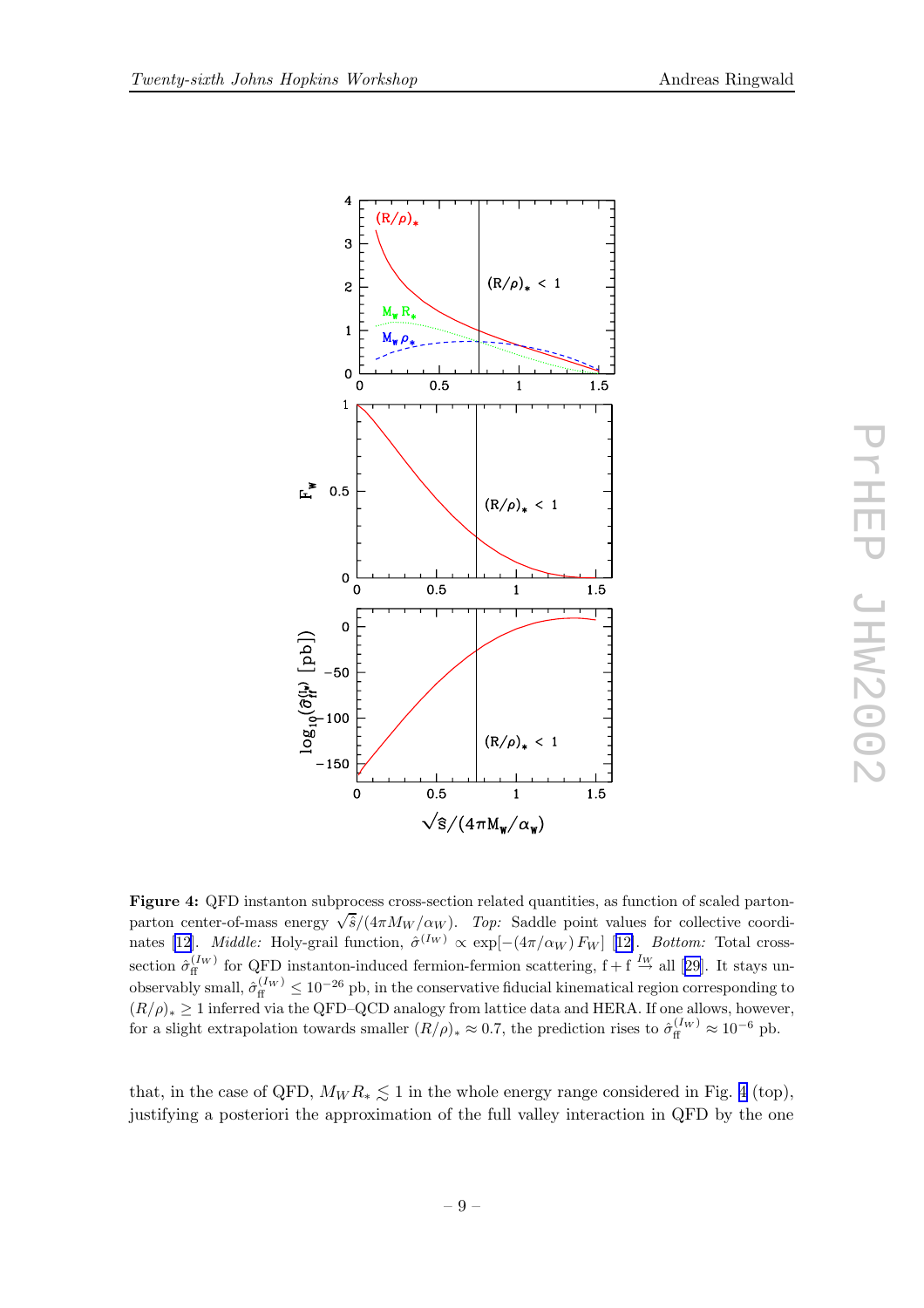<span id="page-9-0"></span>

Figure 5: Total cross-section for the QCD instanton quark-gluon initiated subprocess in Fig. [1](#page-2-0) (right), as a function of the Bjorken variable  $x' = Q'^2/(Q'^2 + \hat{s})$ , for different values of the virtuality  $Q'$  [\[21](#page-13-0), [24](#page-13-0)].

from the pure gauge theory,  $\Omega_q$ .

The energy dependences of the instanton-induced parton-parton cross sections illustrated in Fig. [4](#page-8-0) (bottom) for QFD [\[29\]](#page-13-0) and in Fig. 5 for QCD in DIS [[21,](#page-13-0) [24\]](#page-13-0) are easily understood on the basis of the saddle-point relations above: At increasing energies, smaller and smaller  $I\bar{I}$ -distances are probed (cf. Fig. [4](#page-8-0) (top)), and the cross-sections are rapidly growing due to the attractive nature of the  $I\bar{I}$ -interaction in the perturbative semi-classical regime (cf. Fig. [3](#page-6-0) (left)). Furthermore, in the case of DIS, at increasing virtuality  $Q'$  smaller and smaller instantons are probed and the cross-section diminishes in accord with the size distribution (cf. Fig. [2](#page-4-0) (right)).

#### 3. QCD-instantons at HERA

Meanwhile, the results of a first dedicated search for QCD instanton-induced processes in DIS have been published by the H1 collaboration [[26\]](#page-13-0). For this search, the theory and phenomenology of hard QCD instanton-induced processes in DIS developed by Fridger Schrempp and myself [[19,](#page-13-0) [20,](#page-13-0) [21](#page-13-0), [22,](#page-13-0) [23,](#page-13-0) [24,](#page-13-0) [25\]](#page-13-0) has been used extensively. Several observables characterising the hadronic final state of QCD instanton-induced events (cf. Fig. [6\)](#page-10-0) were exploited to identify a potentially instanton-enriched domain. The results obtained are intriguing but non-conclusive. An excess of events with instanton-like topology over the expectation of the standard DIS background is observed, which, moreover, is compatible with the instanton signal (cf. Fig. [7\)](#page-11-0). After combinatorial cuts on instanton-sensitive observables, which suppress the background by about a factor of  $\mathcal{O}(10^3)$ , 484 events are found in the data, while the standard DIS background Monte Carlo simulations MEPS and CDM predict  $304^{+21}_{-25}$  and  $443^{+29}_{-35}$ , respectively<sup>5</sup>. However, the observed excess can not be claimed to be significant given the uncertainty of the Monte Carlo simulations of the standard DIS

<sup>&</sup>lt;sup>5</sup>The quoted errors on the expected event numbers include the statistical and the experimental systematic uncertainties. For details about MEPS and CDM, see Ref. [\[26](#page-13-0)]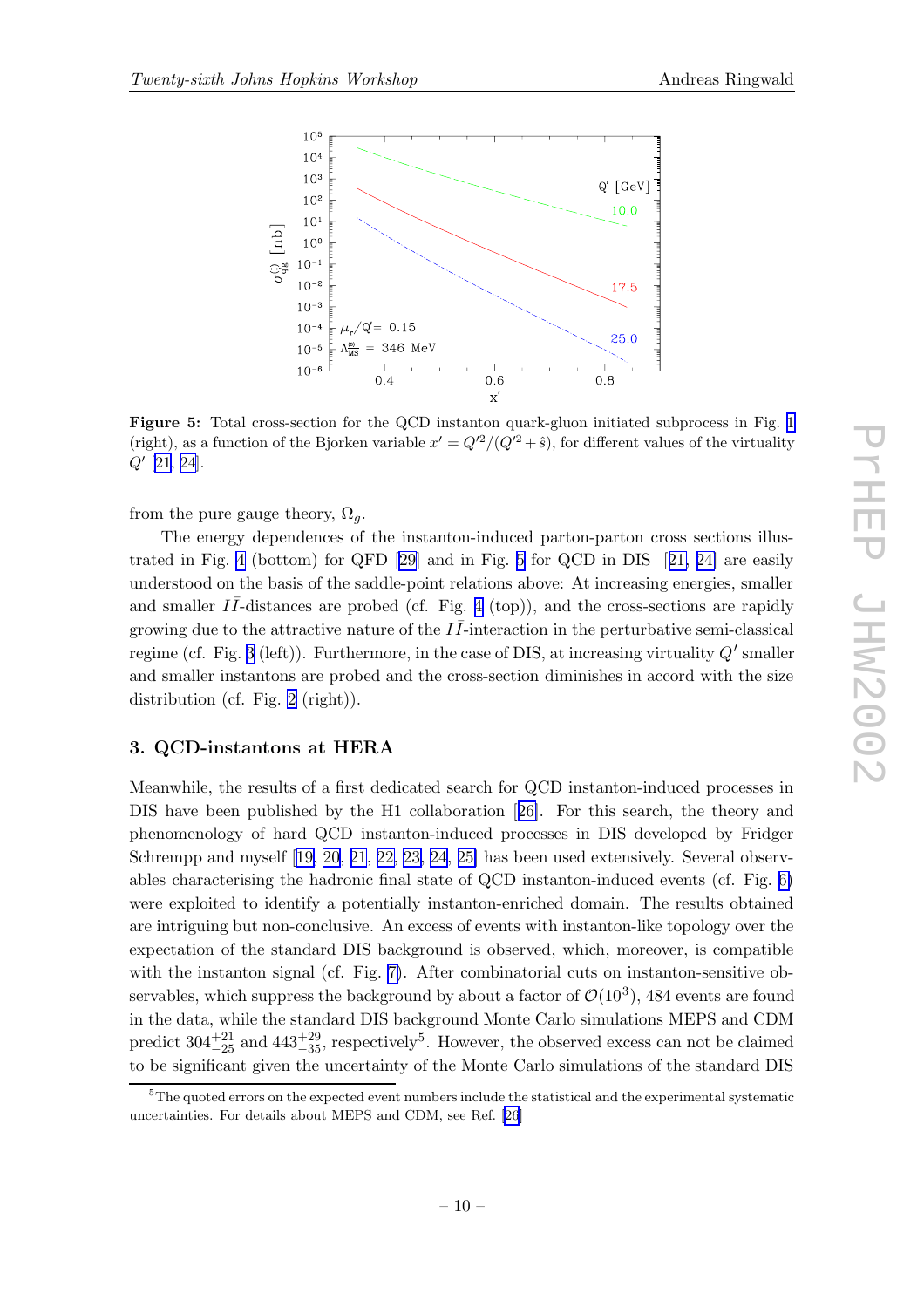

<span id="page-10-0"></span>

**Figure 6:** Distribution of the transverse energy  $E_T$  in the pseudo-rapidity (η) azimuthal ( $\Phi$ ) plane in the hadronic cm system for a typical QCD instanton-induced event at HERA, generated by QCDINS [[24\]](#page-13-0) after typical detector cuts (from [[23\]](#page-13-0)). Clearly recognizable are the current jet at  $\eta \simeq 3, \Phi = 160^{\circ}$  and the "instanton band" at  $0 \stackrel{<}{\sim} \eta \stackrel{<}{\sim} 2$ , the latter reflecting the isotropic multi-particle nature of an instanton-induced final state.

background. Therefore, only upper limits on the cross-section for QCD instanton-induced processes are set, dependent on the kinematic domain considered [[26\]](#page-13-0). From this analysis one may infer, via the saddle point correspondence, that the cross-section calculated within instanton-perturbation theory is ruled out for  $(R/\rho)_* \leq 0.84$ , in a range 0.31 fm  $\leq \rho_* \leq 0.33$ fm of effective instanton sizes [[29\]](#page-13-0). It should be kept in mind, however, that in the corresponding – with present statistics accessible – kinematical range the running coupling is quite large,  $\alpha_s(\rho_*^{-1}) \approx 0.4$ , and one is therefore not very sensitive<sup>6</sup> to the  $I\bar{I}$ -interaction, which appears in the exponent with coefficient  $4\pi/\alpha_s \approx 31$ . Instanton-induced rates in QFD, on the other hand, are extremely sensitive to  $\Omega$ , since  $4\pi/\alpha_W \approx 372$ . An extension of the present H1 limit on  $(R/\rho)_*$  towards smaller  $\rho_*$  and  $\alpha_s(\rho_*^{-1})$ , which should be possible with increased statistics at HERA II, would be very welcome. At present, the data do not exclude the cross-section predicted by instanton-perturbation theory for small  $(R/\rho)_{*} \gtrsim 0.5$ , as long as one probes only very small instanton-sizes  $\rho_{*} \ll 0.3$  fm.

# 4. QFD-instantons at VLHC?

Let us finally discuss the result of a state of the art evaluation of the cross-section ([2.4\)](#page-2-0) for QFD [[29\]](#page-13-0), including all the prefactors – an analogous evaluation has been presented for

<sup>&</sup>lt;sup>6</sup>This is of course welcome for the QCD instanton searches at HERA, because it makes predictions for the bulk of data quite reliable.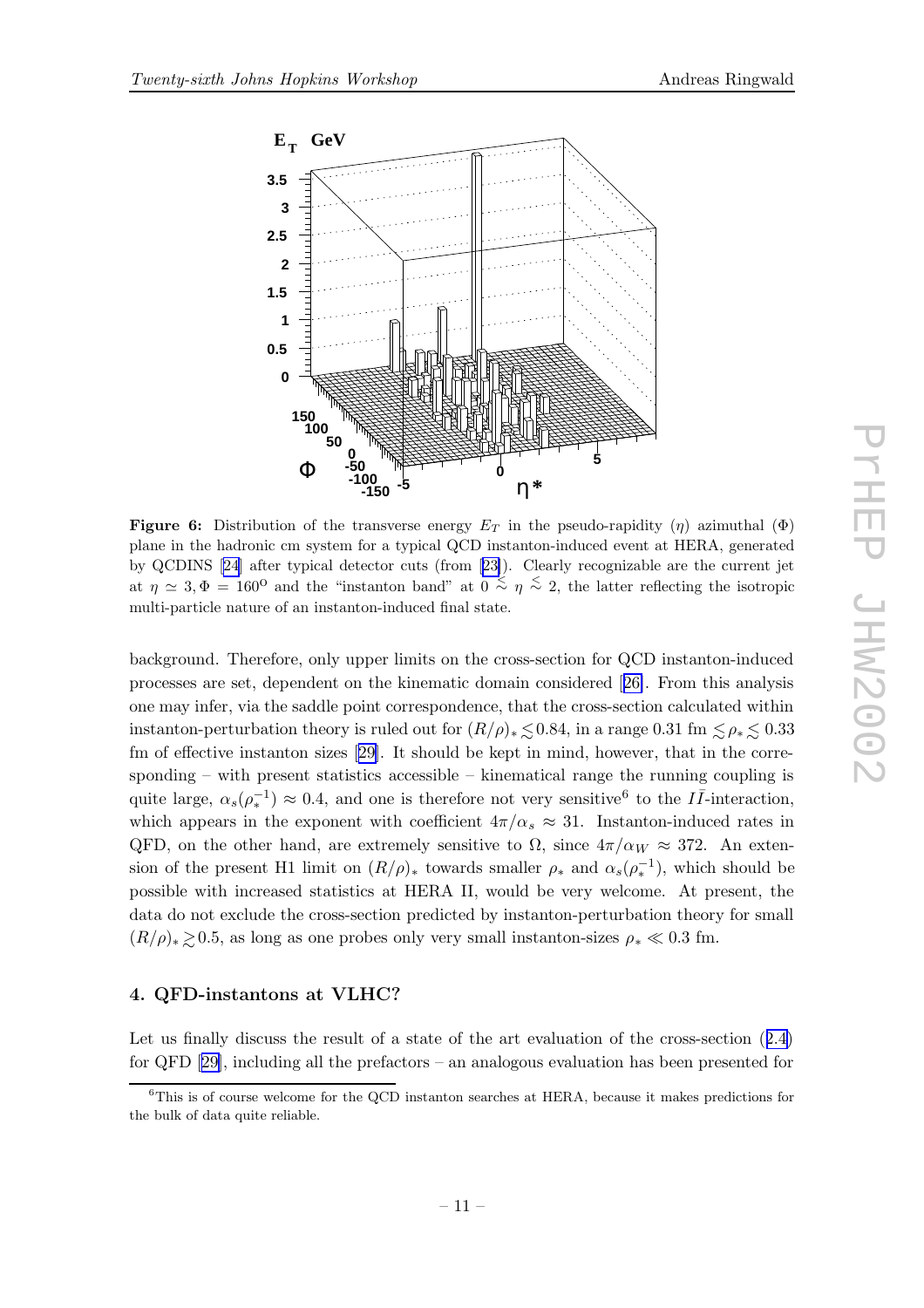<span id="page-11-0"></span>

Figure 7: Distributions of DIS final-state observables (cf. Fig. [6\)](#page-10-0) after combinatorial cuts, as measured by the H1 collaboration at HERA [\[26](#page-13-0)]. Upper panel from left to right: a) Sphericity in the instanton band, b) reconstructed virtuality, c) charged particle multiplicity in the instanton band. Lower panel from left to right: d) transverse energy in the instanton band, e) isotropy variable,  $f$  ) transverse energy of current jet. Data (filled circles), the predictions from the standard DIS Monte Carlo simulations MEPS and CDM (solid and dashed line, respectively) and from the QCD instanton Monte Carlo simulation QCDINS [[24\]](#page-13-0) (dotted) are shown. The data exhibit an excess over the predictions from MEPS and CDM, which is compatibel with the instanton signal. In view of the uncertainties of the prediction of the standard DIS background, the excess can not be claimed to be significant, however.

 $QCD$  in DIS in Ref. [\[21](#page-13-0)]. The prediction<sup>7</sup> for the QFD instanton-induced fermion-fermion cross-section – as relevant at VLHC at the parton level – is displayed in Fig. [4](#page-8-0) (bottom) as a function of the scaled fermion-fermion cm energy  $\epsilon = \sqrt{\frac{\hat{s}}{(4\pi M_W/\alpha_W)}}$ , for a choice  $\mu = M_W$  of the renormalization scale. In the strict region of instanton-perturbation theory,  $\epsilon \ll 1$ , the cross-section is really tiny, e.g.  $\hat{\sigma}_{\text{ff}}^{(I_W)} \approx 10^{-141}$  pb at  $\epsilon \approx 0.1$ , but steeply growing. Nevertheless, it stays unobservably small,  $\hat{\sigma}_{\rm ff}^{(I_W)}$  $\frac{N(\mu)}{2} \lesssim 10^{-26}$  pb for  $\epsilon \lesssim 0.75$ , in the conservative fiducial kinematical region corresponding to  $(R/\rho)_* \gtrsim 1$  inferred via the QFD–QCD analogy from lattice data and HERA. If one makes, however, a slight extrapolation towards smaller  $(R/\rho)_* \approx 0.7$  – still compatible with lattice results and HERA – the prediction<sup>7</sup> rises to  $\hat{\sigma}_{\rm ff}^{(I_W)} \approx 10^{-6}$  pb at  $\epsilon \approx 1$ , corresponding to a parton-parton cm energy of about 30 TeV. In this case, QFD instanton-induced  $B + L$  violating events will have observable rates at VLHC, which has a projected proton-proton cm energy of  $\sqrt{s} = 200 \text{ TeV}$  and a luminosity of about  $\mathcal{L} \approx 6 \cdot 10^5 \text{ pb}^{-1} \text{ yr}^{-1}$  [\[31](#page-13-0)]. An exciting phenomenology at VLHC will emerge if this possibility is realized in nature [[14,](#page-13-0) [15\]](#page-13-0). The high transverse energy of the final state, combined with the large number of high  $p_T$  leptons and the inability to resolve jets means

<sup>&</sup>lt;sup>7</sup>At  $\epsilon \sim 1$  it should be rather called an educated extrapolation or guess.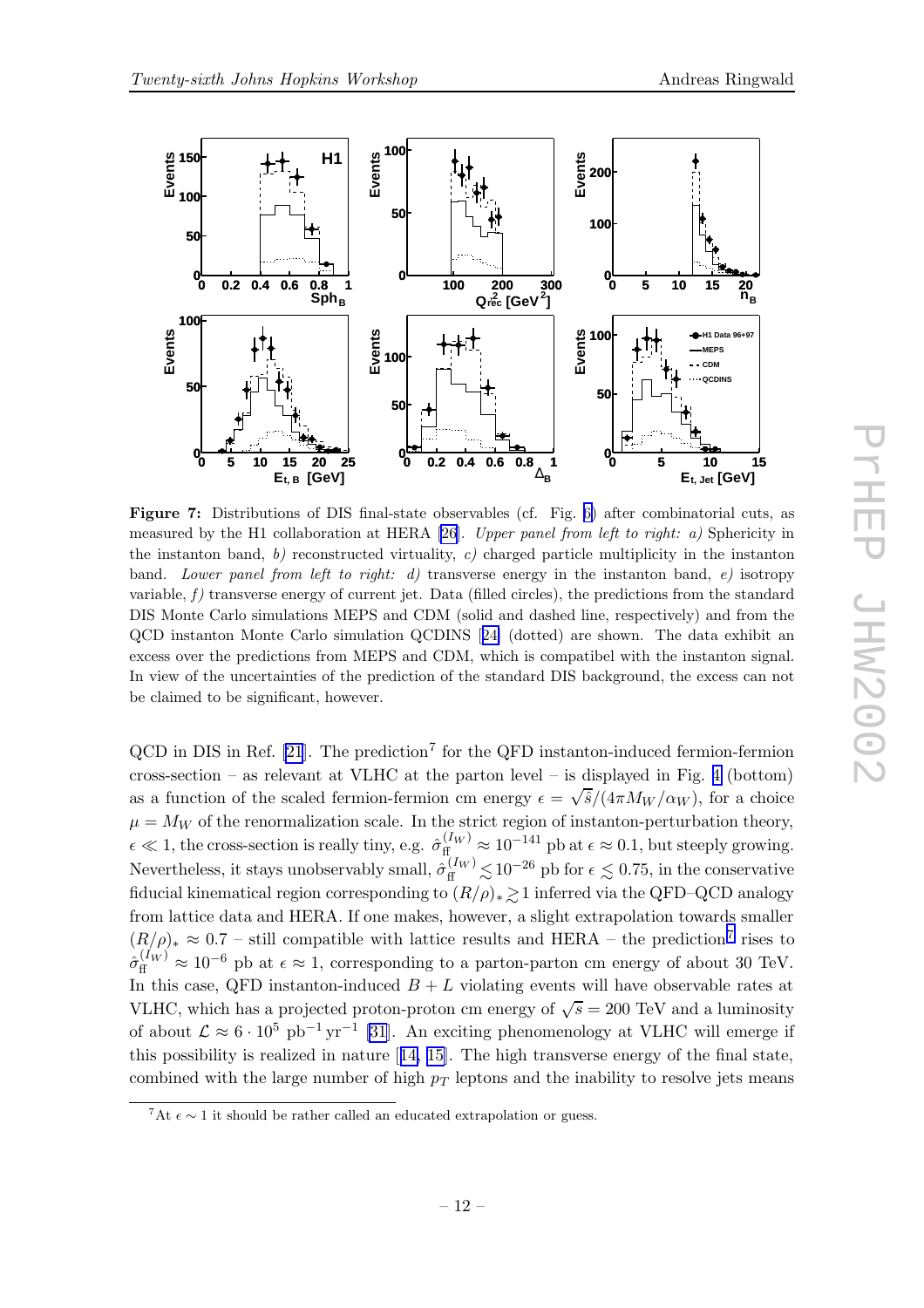<span id="page-12-0"></span>that any conventional Standard Model background can be easily separated. While the prospects to directly verify B violation are poor, the verification of L violation seems to be possible if one succeeds in collecting a sample of  $10^{2\div 3}$  QFD instanton-induced events [[15\]](#page-13-0).

Let us finally speculate about the possibility that the prediction<sup>[7](#page-11-0)</sup> in Fig. [4](#page-8-0) (bottom) is valid even at higher energies, corresponding to even smaller  $(R/\rho)_*.$  In this case, we can expect to be able to see the first signs of electroweak sphaleron production in present day or near future cosmic ray facilities and neutrino telescopes [[16\]](#page-13-0), even before the commissioning of VLHC.

In the meantime, we have a lot of opportunities to improve our understanding of QCD instantons on the lattice and in deep-inelastic scattering at HERA, with important implications also for QFD instantons at very high energies.

#### Acknowledgments

I would like to thank my colleague F. Schrempp for the nice long-term collaboration on instanton-induced scattering processes in the Standard Model and a careful reading of the manuscript. Furthermore, I would like to thank the organizers of this workshop for inspiration and encouragement of this review.

#### References

- [1] S. L. Adler, Phys. Rev. 177 (1969) 2426; J. S. Bell and R. Jackiw, Nuovo Cim. A 60 (1969) 47; W. A. Bardeen, Phys. Rev. 184 (1969) 1848.
- [2] G. 't Hooft, Phys. Rev. Lett. 37 (1976) 8; Phys. Rev. D 14 (1976) 3432 [Erratum-ibid. D 18 (1978) 2199].
- [3] A. Belavin, A. Polyakov, A. Shvarts and Y. Tyupkin, Phys. Lett. B 59 (1975) 85.
- [4] E. V. Shuryak, Nucl. Phys. B 203 (1982) 93; D. Diakonov and V. Y. Petrov, Phys. Lett. B 147 (1984) 351; Nucl. Phys. B 272 (1986) 457.
- [5] T. Schäfer and E. V. Shuryak, Rev. Mod. Phys. 70 (1998) 323; H. Forkel, arXiv:hep-ph/0009136; D. Diakonov, arXiv:hep-ph/0212026.
- [6] V. A. Kuzmin, V. A. Rubakov and M. E. Shaposhnikov, Phys. Lett. B 155 (1985) 36; P. Arnold and L. D. McLerran, Phys. Rev. D 36 (1987) 581; A. Ringwald, Phys. Lett. B 201 (1988) 510.
- [7] V. A. Rubakov and M. E. Shaposhnikov, Usp. Fiz. Nauk 166 (1996) 493 [Phys. Usp. 39 (1996) 461].
- [8] H. Aoyama and H. Goldberg, Phys. Lett. B 188 (1987) 506.
- [9] A. Ringwald, Nucl. Phys. B 330 (1990) 1; O. Espinosa, Nucl. Phys. B 343 (1990) 310.
- [10] L. D. McLerran, A. I. Vainshtein and M. B. Voloshin, Phys. Rev. D 42 (1990) 171; J. M. Cornwall, Phys. Lett. B 243 (1990) 271; P. B. Arnold and M. P. Mattis, Phys. Rev. D 42 (1990) 1738; S. Y. Khlebnikov, V. A. Rubakov and P. G. Tinyakov, Nucl. Phys. B 347 (1990) 783; ibid. B 350 (1991) 441; A. H. Mueller, Nucl. Phys. B 348 (1991) 310; ibid. B 353 (1991) 44; A. Ringwald and C. Wetterich, Nucl. Phys. B 353 (1991) 303; M. Maggiore and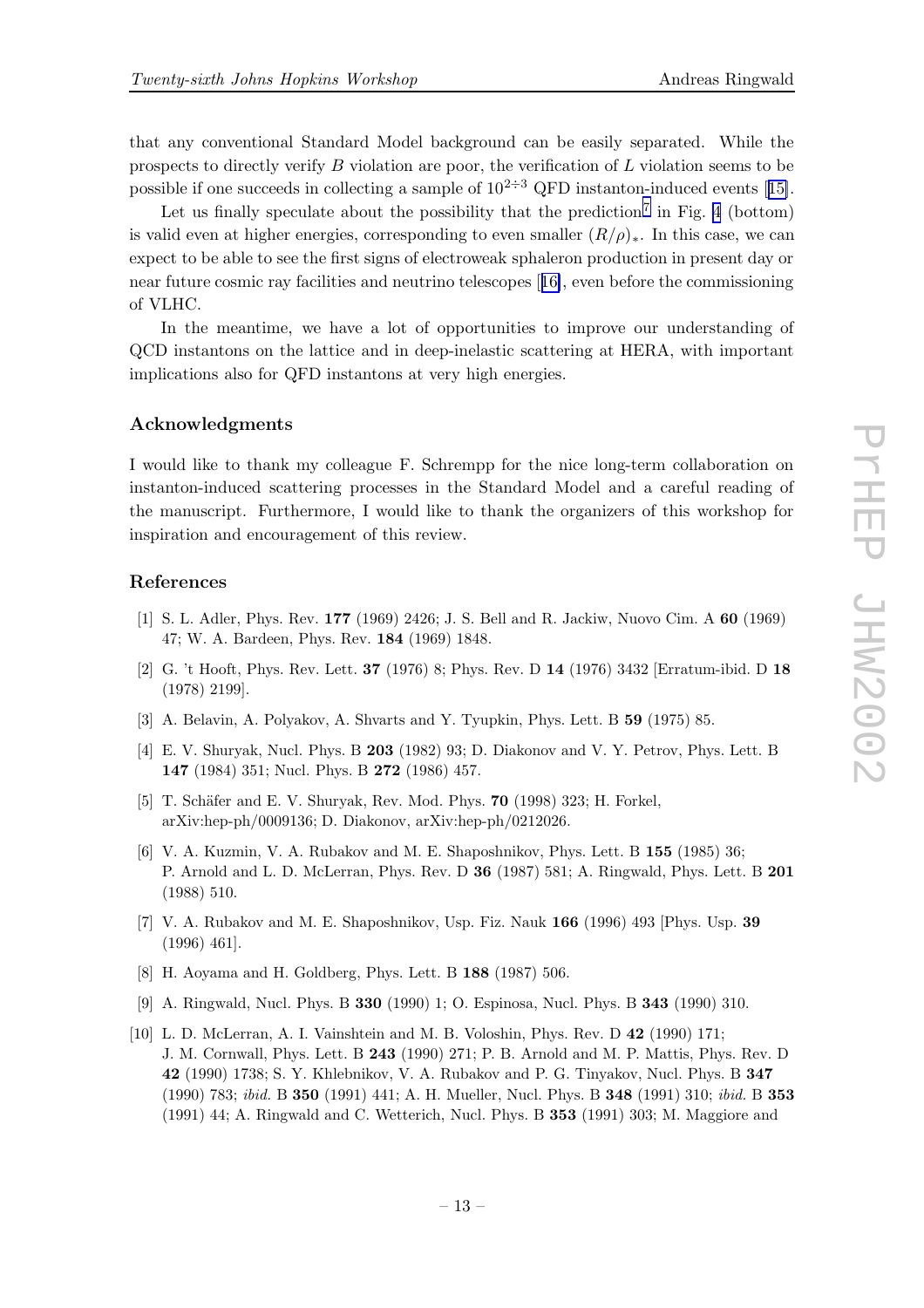<span id="page-13-0"></span>M. A. Shifman, Nucl. Phys. B 371 (1992) 177; V. V. Khoze, J. Kripfganz and A. Ringwald, Phys. Lett. B 275 (1992) 381 [Erratum-ibid. B 279 (1992) 429]; ibid. B 277 (1992) 496; A. Ringwald, Phys. Lett. B 285 (1992) 113; V. A. Rubakov, D. T. Son and P. G. Tinyakov, Phys. Lett. B 287 (1992) 342; D. Diakonov and V. Petrov, Phys. Rev. D 50 (1994) 266; F. Bezrukov, C. Rebbi, V. Rubakov and P. Tinyakov, arXiv:hep-ph/0110109.

- [11] V. I. Zakharov, Nucl. Phys. B 371 (1992) 637; M. Porrati, Nucl. Phys. B 347 (1990) 371; V. V. Khoze and A. Ringwald, Nucl. Phys. B 355 (1991) 351.
- [12] V. V. Khoze and A. Ringwald, Phys. Lett. B 259 (1991) 106.
- [13] E. V. Shuryak and J. J. Verbaarschot, Phys. Rev. Lett. 68 (1992) 2576.
- [14] G. R. Farrar and R.-b. Meng, Phys. Rev. Lett. 65 (1990) 3377; A. Ringwald, F. Schrempp and C. Wetterich, Nucl. Phys. B 365 (1991) 3.
- [15] M. J. Gibbs, A. Ringwald, B. R. Webber and J. T. Zadrozny, Z. Phys. C 66 (1995) 285; M. J. Gibbs and B. R. Webber, Comput. Phys. Commun. 90 (1995) 369.
- [16] D. A. Morris and R. Rosenfeld, Phys. Rev. D 44 (1991) 3530; D. A. Morris and A. Ringwald, Astropart. Phys. 2 (1994) 43.
- [17] M. P. Mattis, Phys. Rept. 214 (1992) 159; P. G. Tinyakov, Int. J. Mod. Phys. A 8 (1993) 1823; R. Guida, K. Konishi and N. Magnoli, Int. J. Mod. Phys. A 9 (1994) 795.
- [18] I. I. Balitsky and V. M. Braun, Phys. Lett. B 314 (1993) 237.
- [19] A. Ringwald and F. Schrempp, in Quarks '94, Vladimir, Russia, 1994, arXiv:hep-ph/9411217.
- [20] S. Moch, A. Ringwald and F. Schrempp, Nucl. Phys. B 507 (1997) 134.
- [21] A. Ringwald and F. Schrempp, Phys. Lett. B 438 (1998) 217.
- [22] A. Ringwald and F. Schrempp, Phys. Lett. B 459 (1999) 249.
- [23] T. Carli, J. Gerigk, A. Ringwald and F. Schrempp, in: Monte Carlo Generators for HERA Physics, Hamburg, Germany, 27-30 Apr 1998, arXiv:hep-ph/9906441.
- [24] A. Ringwald and F. Schrempp, Comput. Phys. Commun. 132 (2000) 267.
- [25] A. Ringwald and F. Schrempp, Phys. Lett. B **503** (2001) 331.
- [26] C. Adloff *et al.* [H1 Collaboration], Eur. Phys. J. C **25** (2002) 495.
- [27] D. E. Kharzeev, Y. V. Kovchegov and E. Levin, Nucl. Phys. A 690 (2001) 621; M. A. Nowak, E. V. Shuryak and I. Zahed, Phys. Rev. D 64 (2001) 034008; F. Schrempp, J. Phys. G 28 (2002) 915; F. Schrempp and A. Utermann, Acta Phys. Polon. B 33 (2002) 3633; Phys. Lett. B 543 (2002) 197; arXiv:hep-ph/0301177.
- [28] D. A. Smith and M. J. Teper [UKQCD collaboration], Phys. Rev. D 58 (1998) 014505.
- [29] A. Ringwald, Phys. Lett. B 555 (2003) 227.
- [30] The Eurasian Long Intersecting Storage Ring (ELOISATRON), http://emcsc.ccsem.infn.it/ELN.html
- [31] The Very Large Hadron Collider (VLHC), http://www.vlhc.org
- [32] I. Affleck, Nucl. Phys. B **191** (1981) 429.
- [33] R. Jackiw and C. Rebbi, Phys. Rev. Lett. 37 (1976) 172; C. G. Callan, R. F. Dashen and D. J. Gross, Phys. Lett. B 63 (1976) 334.